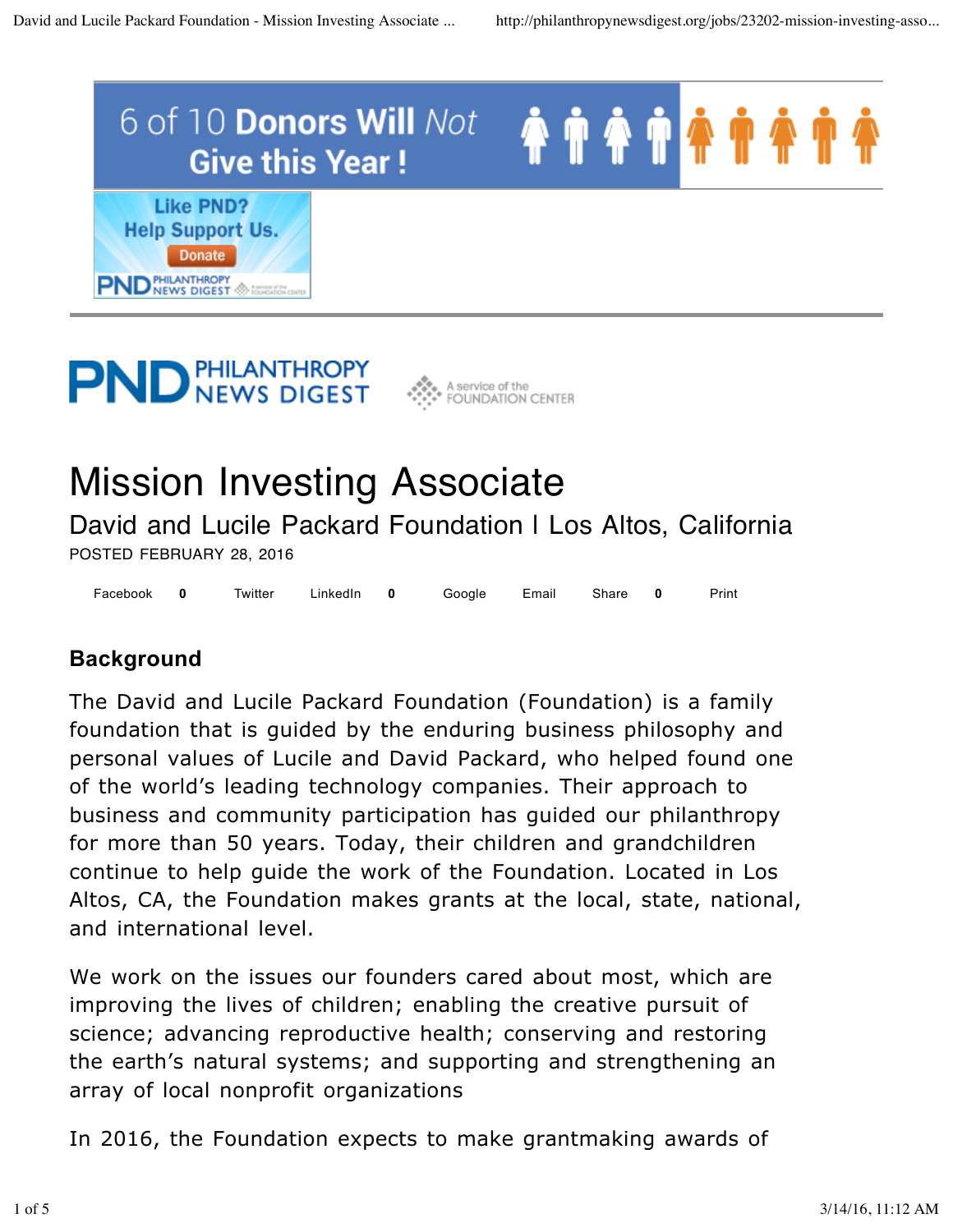more than \$300MYrighstஇfP046 f20 detinducts the lubighte Reserved operations and a Board of Trustees oversees the work of the Foundation. David and Lucile Packard passed on to the Foundation the following core set of values: integrity; respect for all people; belief in individual leadership; commitment to effectiveness; and the capacity to think big. More information about the Foundation can be found at **www.packard.org**.

## **Job Summary**

# **Mission Investing**

The Foundation has been making mission investments since 1980, making it one of the earliest such programs to be created in the country. Mission Investing seeks opportunities where loans or equity investments are the best tool to further the Foundation's programmatic goals and support the Foundation's grantmaking. Our experience shows that mission investments can often be catalytic, enabling nonprofit organizations and mission-driven for-profit companies to seize time-sensitive opportunities, to grow new ideas and business models, and to help attract private sources of capital to our work.

Mission Investing is structured as a separate \$180M pool of funds that is carved out from the Foundation's overall endowment, and is overseen and managed by the Mission Investing team. The Mission Investing program has grown to be one of the most active of its kind in the country, making between \$20-50M in loans and investments each year, and is considered a leader within the rapidly evolving "impact investing" industry.

The Mission Investing Associate will be a key member of the team and will provide operational support for the lending and investment activities, portfolio management, and daily operations. We are looking for a productive and experienced operational support person to join our team, who will manage the financing back office portion of the work.

# **Responsibilities**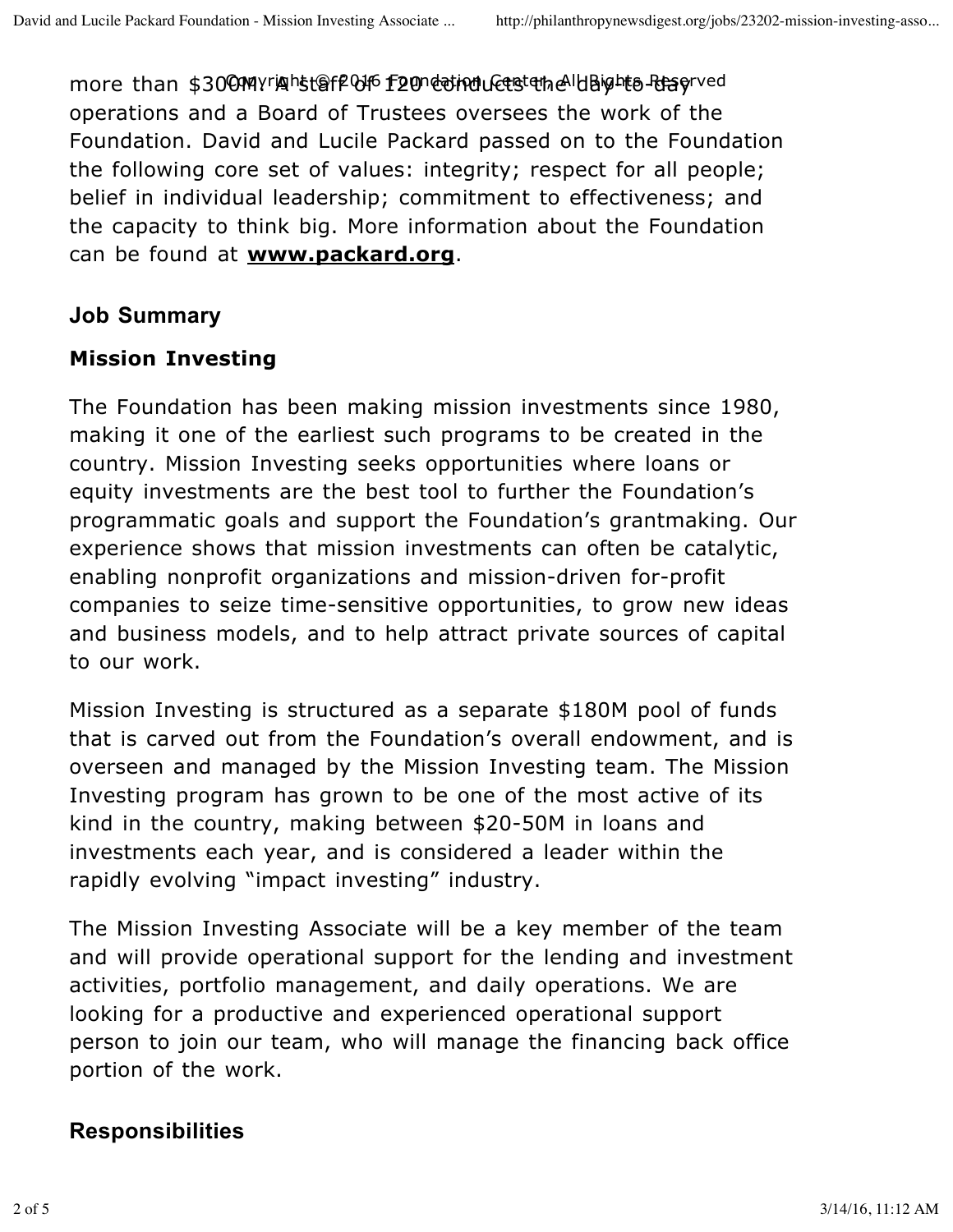Work closely with and coordinate with Foundation program, finance, legal, and IT staff; and with borrowers and investees to manage the financing operations

Responsible for program and investment timelines, documentation, and loan/investment files to ensure timeliness and completeness for both new and existing loans and investments

Maintain the information systems for the Mission Investing portfolio (via a CRM database, electronic investee portal, document archive on SharePoint, legal documents and other required hard copy files, and related information in cross-Foundation information systems)

Track compliance with financing milestones and legal loan/investment covenants, and coordinate legal document execution and loan/investment closings, including handling of confidential and sensitive information

Recommend and help to implement information systems upgrades as needed to improve processes

Respond to internal and external investment inquiries, and communicate effectively with borrowers/investees, co-investors, and other program and impact investment partners

Manage supporting systems including budget tracking, invoice and contract processing, grant processing, deadlines, and internal reporting

Be an active and contributing member of the team and the Foundation, respond to external investment and field inquiries, and participate in impact investing industry forums

Contribute positively to the team and establish effective working relationships with all including Foundation staff, consultants, borrowers/investees, and constituencies in the impact investing field

Assist as needed with logistics of meetings, events, and conference calls

Handle special projects as assigned

## **Qualifications**

Experience or familiarity with the operational aspects of managing a lending, investment, or other financing program, whether it be in the nonprofit or the private sector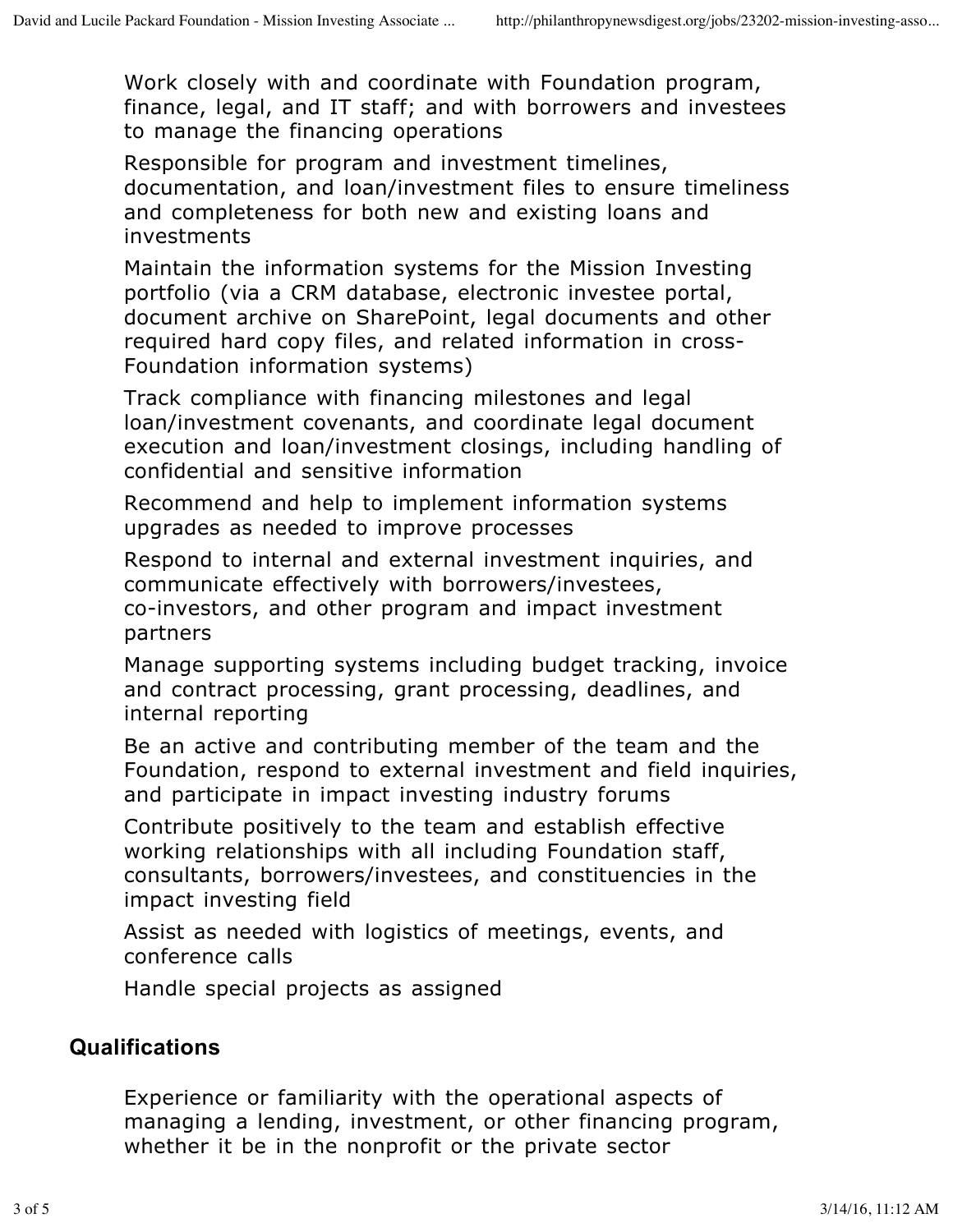Familiarity with loan/investment terms, agreements, and transactions is a must

Previous experience processing loan and investment documents and associated agreements is preferred

Interest in the impact investing field, and/or in the Foundation's program areas a plus

Aptitude for quantitative analysis, spreadsheets, and financing concepts

Detail-oriented and accurate with excellent judgment skills, strong organizational and project management skills, including the demonstrated ability to prioritize and handle multiple tasks independently and flexibly, and to anticipate and produce information needed by others as situations develop and priorities change

Direct experience managing and/or developing database/information tracking systems for financing programs a plus

Excellent technical skills (database management, Excel, Word, and SharePoint) and an aptitude and willingness to learn new software and database skills

Demonstrated ability to work well with others in a professional, courteous, culturally sensitive, and tactful manner, including a positive attitude to work with humor and grace under pressure

Effective written and oral communications skills

Able to work overtime occasionally when needed

#### **Physical Requirements**

Candidate must have the ability to communicate via voice telephone, read and understand written communication, and generate written communication manually and using a computer. Candidate must also be able to work at a desk for long periods of time (2-3 hours), lift and move documents and supplies (not to exceed 25 lbs.), and bend to file or retrieve documents.

#### **Education and Experience**

BA degree preferred or equivalent education and relevant work experience and a minimum of 5 years of direct work experience in